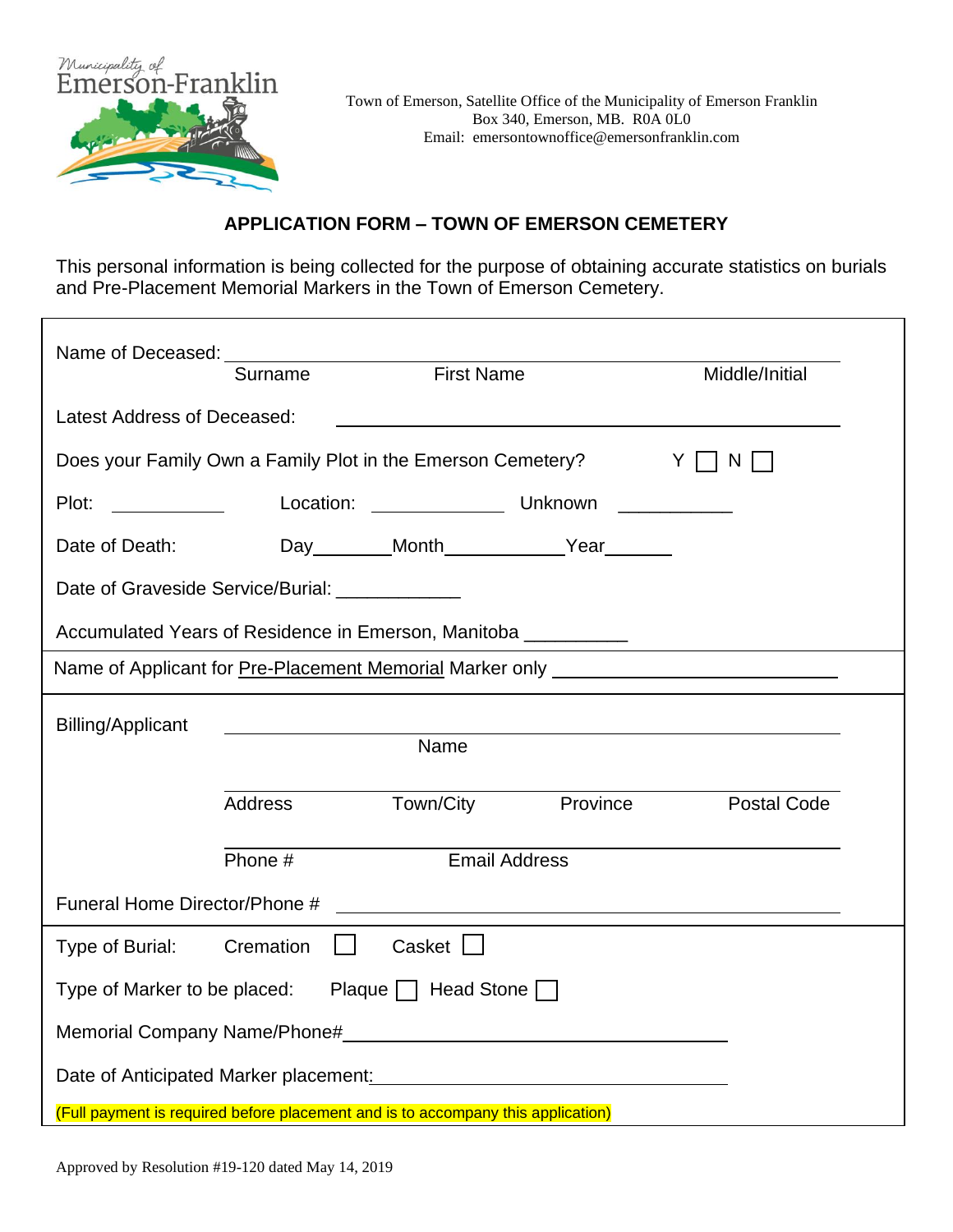# **Municipality of Emerson-Franklin**

### **Town of Emerson**

**Cemetery Policy**

### **Effective May 1, 2019**

- 1. The Municipality reserves full and complete control and management of the land, buildings, plantings, roads, utilities, books and records of the cemetery and complete authority to administer these regulations.
- 2. In the application and administration of these regulations, all procedures will be conducted in accordance with applicable legislation and regulations of the Province of Manitoba.
- 3. No gratuity shall be offered to or accepted by any employee of the Municipality.
- 4. If enforcement of any regulation might cause hardship, the Municipality may make exceptions to, or modify such regulation without notice but no such action shall be construed as limiting the general application of these regulations.

#### 5. **Notice of transfers:**

To ensure the accuracy and completeness of records, of ownership or interment rights, no sale or other transfer of any interest shall be binding upon the cemetery until a duly executed transfer has been approved by the Municipality. Every transfer of ownership of interment rights after the original sale shall be made by the registered owner, their legal representative or anyone who reasonably appears to have authority. Transfer of plot ownership shall be made back to the Municipality only. A fee for this service may be set by resolution of the Municipal Council.

- 6. All applications for cemetery services shall be in the appropriate form as provided by the Municipality. The price of plots and cemetery maintenance fees may be set from time to time by resolution of Municipal Council.
- 7. Sale of cemetery plots to residents shall as much as possible be made in sequential rows and plots as required.
- 8. A maximum of two (2) plots may be purchased before need unless otherwise approved by the Municipality
- 9. Administrative service charges, plot clean up expenses and other such costs as may be identified may be set from time to time by resolution of the Municipality.
- 10.Grave covers and/or curbs made of concrete, fiberglass or other materials are not permitted. Headstones of natural rock may be used with a maximum size of 3' in width and 4' in height, and on concrete base with base at ground level and securely anchored.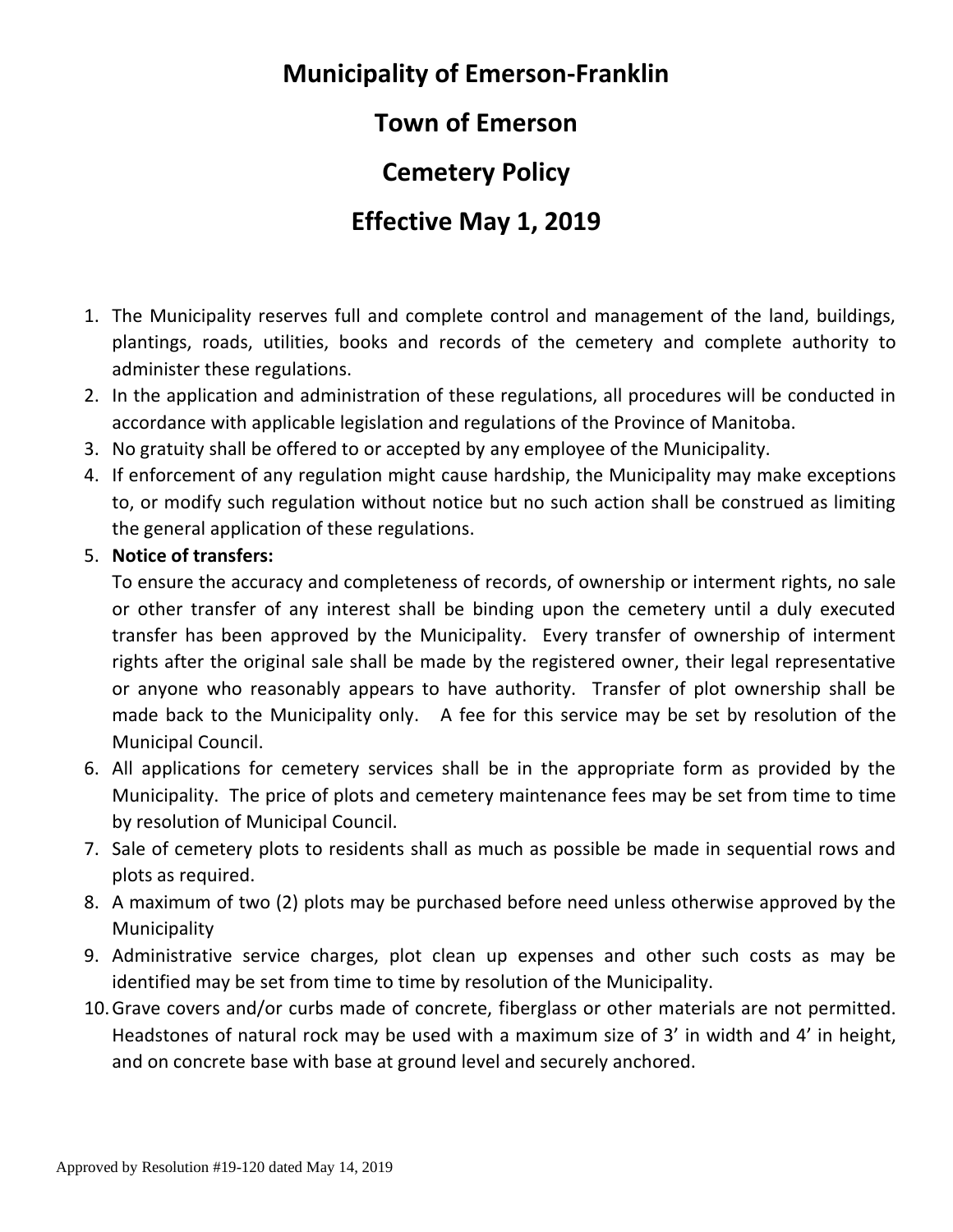- 11.In the Old Cemetery Family Plots, urn markers, are to be plaques only and placed flush with the ground to facilitate maintenance. Memorials in the New Cemetery Single Plots, for urns and/or caskets, are to be placed on the concrete provided at the head of the plot.
- 12.Grave Sites shall be located and staked by the Cemetery Caretaker prior to excavation and/or installation of memorial markers.
- 13. For the prepaid Family Plots, a fee is required for a "before need" memorial placement.
- 14.Cut flowers and wreaths may be placed on a grave site, but no permanent shrubs, trees or plantings will be permitted without permission of the Municipality. Any items hindering maintenance as determined by the Cemetery Caretaker(s) will be removed.
- 15.Grave "stacking" (urns interred over a single casket) will not be permitted.
- 16.Cremation urns and containers may be interred in a regular plot. A fee for administration, registration and site clean-up will be charged when the approved interment is made in a preoccupied plot. Maximum 2 urns in a regular plot.
- 17.Monuments and appurtenances installed on cemetery plots must be purchased and maintained by the family members, heirs and/or their successors at their cost. Clearance of 2' must be left per side on concrete base for mowing purposes.
- 18.No Ash Garden or pet burials are permitted.
- 19.\*Resident only burials are permitted, \*\*Non-Resident burials are not permitted.
- 20.The Municipality of Emerson-Franklin shall be saved harmless of all costs from all acts of vandalism, misuse or public liability caused by others.